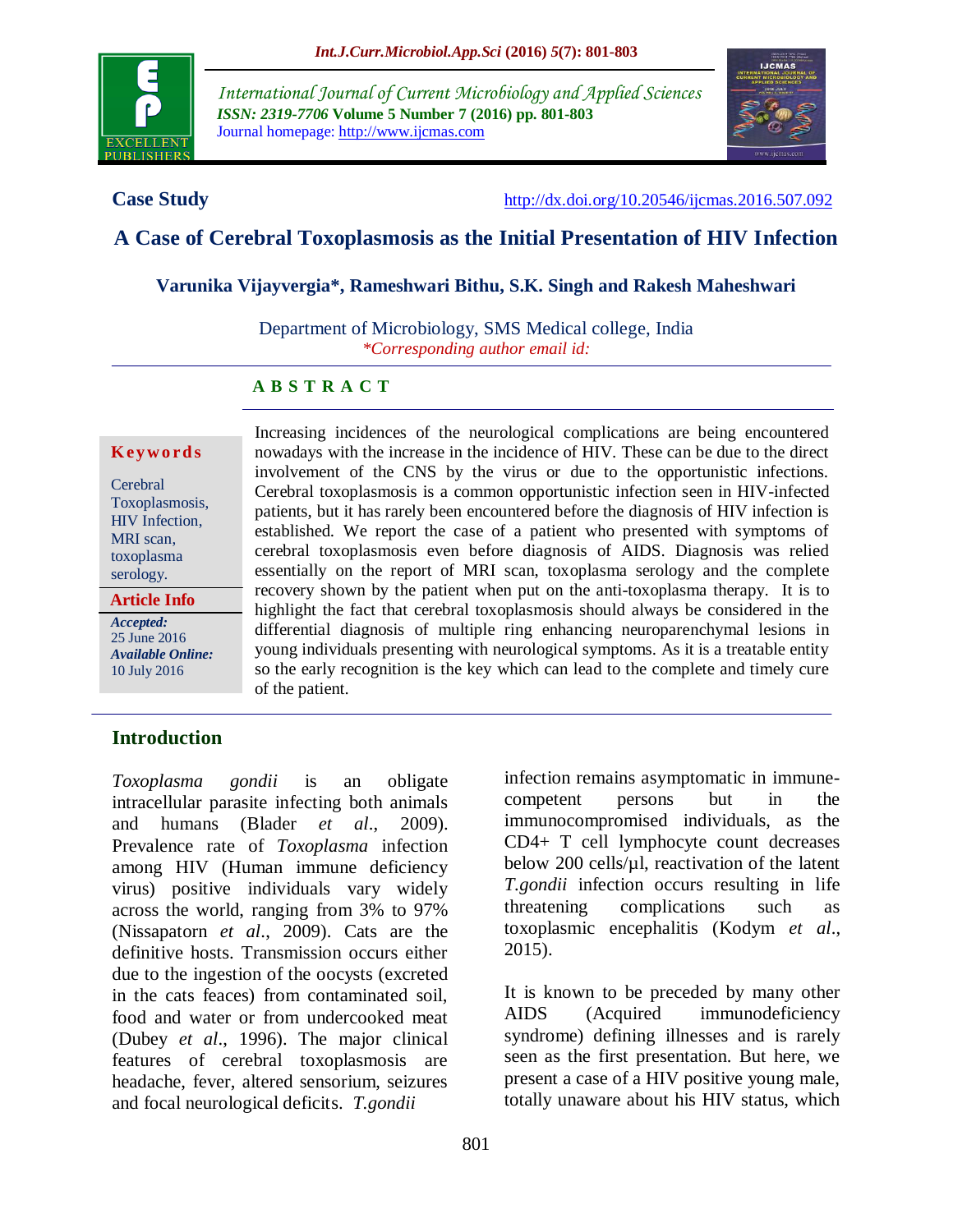only came in to light when he developed the sudden onset of toxoplasmic encephalitis. We are presenting this case to highlight the fact that cerebral toxoplasmosis should also be considered in the differential diagnosis of the multiple neuroparenchymal lesions in young individuals who present with neurological deficits and also a high index of suspicion should be kept for the HIV associated cerebral toxoplasmosis.

# **Case Report**

A 27 year male, chronic smoker & alcoholic presented to the emergency department with the chief complaint of sudden onset right sided hemiplegia and aphasia along with altered sensorium. He denied any major illness or hospitalization in the past, but had some non specific constitutinal symptoms since one year. On examination he was slow with altered sensorium and only kerning's sign was positive. Rest of the neurological and systemic examinations were unremarkable. His basic lab investigations were within normal range except for the low lymphocyte count (07) in DLC. On gross examination CSF was clear and normal on microscopy. Sugar and protein level were also within normal limits. MRI brain revealed multiple cystic ring enhancing lesions of variable sizes seen diffusely scattered in bilateral cerebellar and cerebral hemispheres especially in periventricular locations, basal ganglia, thalami and brainstem.

Most of them were having restricted diffusion, associated with marked perilesional vasogenic oedema suggestive of inflammatory granulomas. The largest lesion in the left frontal lobe was showing target lesion and heterogenous involvement. MRI findings were suggestive of toxoplasmosis. So his toxoplasma serology was done by chemiluminesans (Cobas e 411, Roche.

Hitachi), which was positive for IgG. His CSF was also positive for antitoxoplasma IgG but negative for IgM. Subsequently, his HIV test was done which was positive for HIV-1 infection and CD4 count was found to be 69 cells/µl (FACS CALIBUR, BD)

Patient was given antitoxoplasma therapy (sulfadoxime/ pyramithimine and clotrimoxazole) along with steroids and glycerol. Simultaneously he was also put on HAART. He responded well to the treatment with good neurological recovery by  $4<sup>th</sup>$  day and was discharged in two weeks after proper counselling.

# **Results and Discussion**

The origin of *T. gondii* infection in this HIV infected male with a rural background is uncertain. It is likely that instead of a newly acquired toxoplasmic infection, the patient might have a previous latent infection that was reactivated following the low CD4 count induced by the HIV infection. According to CDC guidelines on toxoplasmosis, presence of elevated IgG alone suggest infection of more than six months duration. Elevated IgM is not so specific. It suggests acute infection only when followed by subsequent increase in IgG. Establishing a definitive diagnosis of cerebral toxoplasmosis in a resource limited setting is generally based on the radiographic features and toxoplasmic serology. It is often correlated with the adequate response to the therapeutic trial. The definitive diagnostic procedures such as brain biopsy (Yoganathan *et al*., 2009) and PCR (Mathews *et al*., 1995) are considered only in patients with inadequate response or negative toxoplasma serology.

Cerebral toxoplasmosis and primary cerebral lymphoma are the most common causes of ring enhancing lesions of central nervous